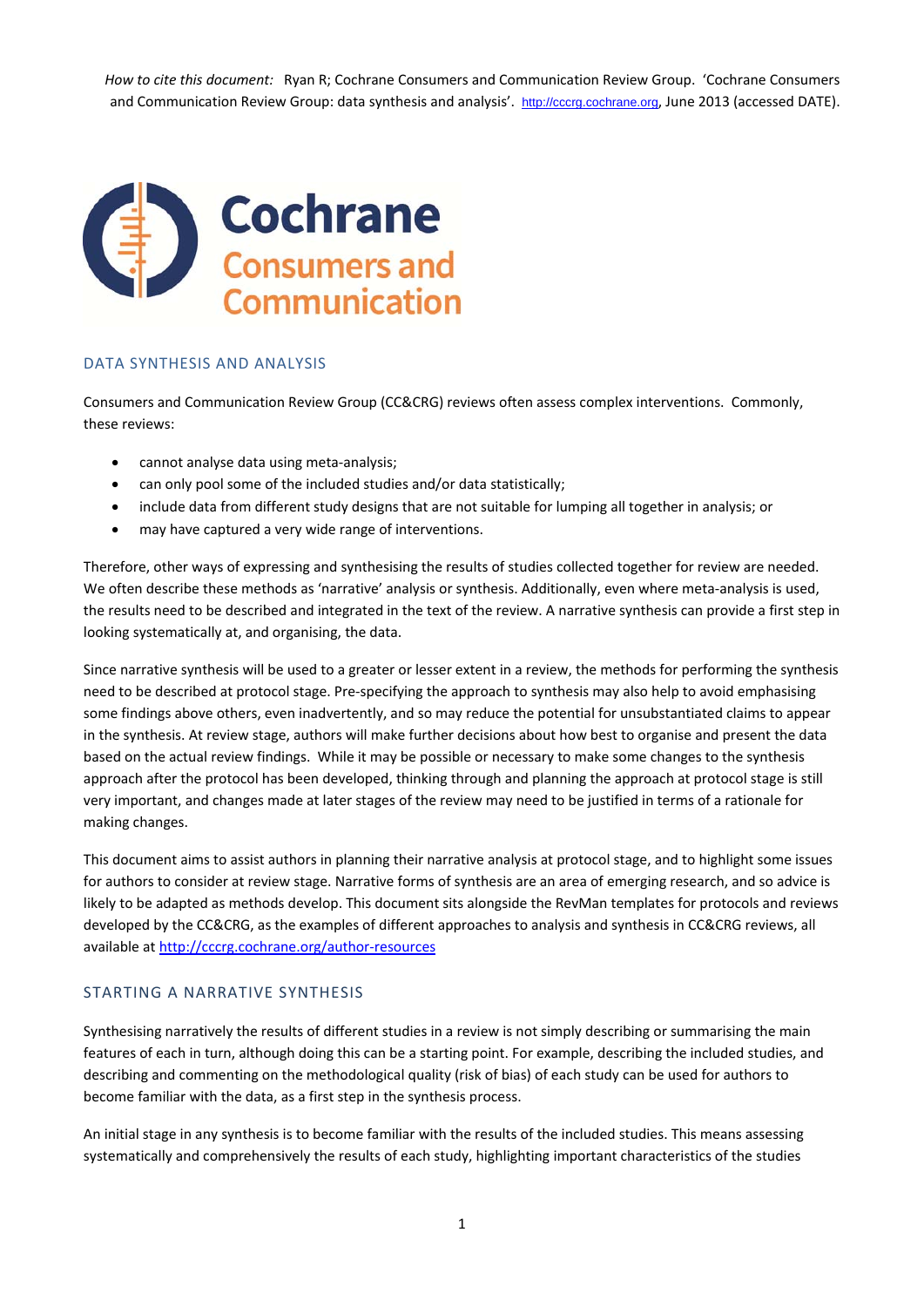where relevant, such as important similarities or differences (for example, in study design, populations, interventions or other elements).

# SUMMARISE AND SYNTHESISE DIFFERENT STUDY DESIGNS SEPARATELY

In those CC&CRG reviews which include studies of diverse designs, we suggest that these designs be dealt with separately in summaries and syntheses. This is because different study designs have fundamentally different methodological strengths and weaknesses, and should not be treated as though they are equivalent.

For example, if a review has included randomised controlled trials (RCTs) plus non-randomised studies, the synthesis of studies could be divided into RCTs, quasi‐RCTs and so on. Authors should also:

- explore any potential heterogeneity in the results that might be due to differences in study designs (eg. RCTs and non-RCTs coming to different conclusions about the particular effects of an intervention);
- compare the results of RCTs with those of quasi‐RCTs; and
- highlight any similarities or differences in the findings within the review.

# OVERVIEW OF DIFFERENT APPROACHES TO SYNTHESIS

There are different ways to approach narrative data synthesis. The approach you choose will be determined by the type of question your review is attempting to address. It will also be affected by the characteristics of the included studies.

The key to any rigorous synthesis of data, whether narrative or statistical, should be that the processes employed avoid bias. The process of narrative data synthesis must therefore itself be rigorous and transparent, ideally with methods specified in advance (ie. at protocol stage) - although this may not always be possible. These methods should be justified and followed systematically.

A narrative synthesis can be challenging, especially if: the review includes a large number of studies; the studies examine complex interventions and outcomes; or there is a lot of variation in the effects of the intervention. Patterns of effects, and similarities or differences between studies may not be immediately obvious, and so adopting a systematic approach to synthesis is key to making sense of the results.

We encourage authors to attempt a narrative synthesis that includes investigation of the similarities and the differences between the findings of different studies, as well as exploration of patterns in the data.<sup>1</sup> This might involve examining associations between study outcomes and any other factors related to the study design and conduct. For example, considering the results of studies of different design (eg. RCTs and non‐RCTs), or with different forms of intervention implementation or delivery, could be ways to approach the synthesis. Reasons for both similarities and differences in the findings should also be explored systematically, with possible explanations for the pattern of results considered in a logical way for each of the included studies.

See the 'Examples of narrative synthesis' guide at http://cccrg.cochrane.org/author‐resources

<u> 1989 - Johann Stein, mars an de Brazilian (b. 1989)</u>

 $1$  This compares with the approaches taken by meta-analysis, in which heterogeneity in study results is examined statistically.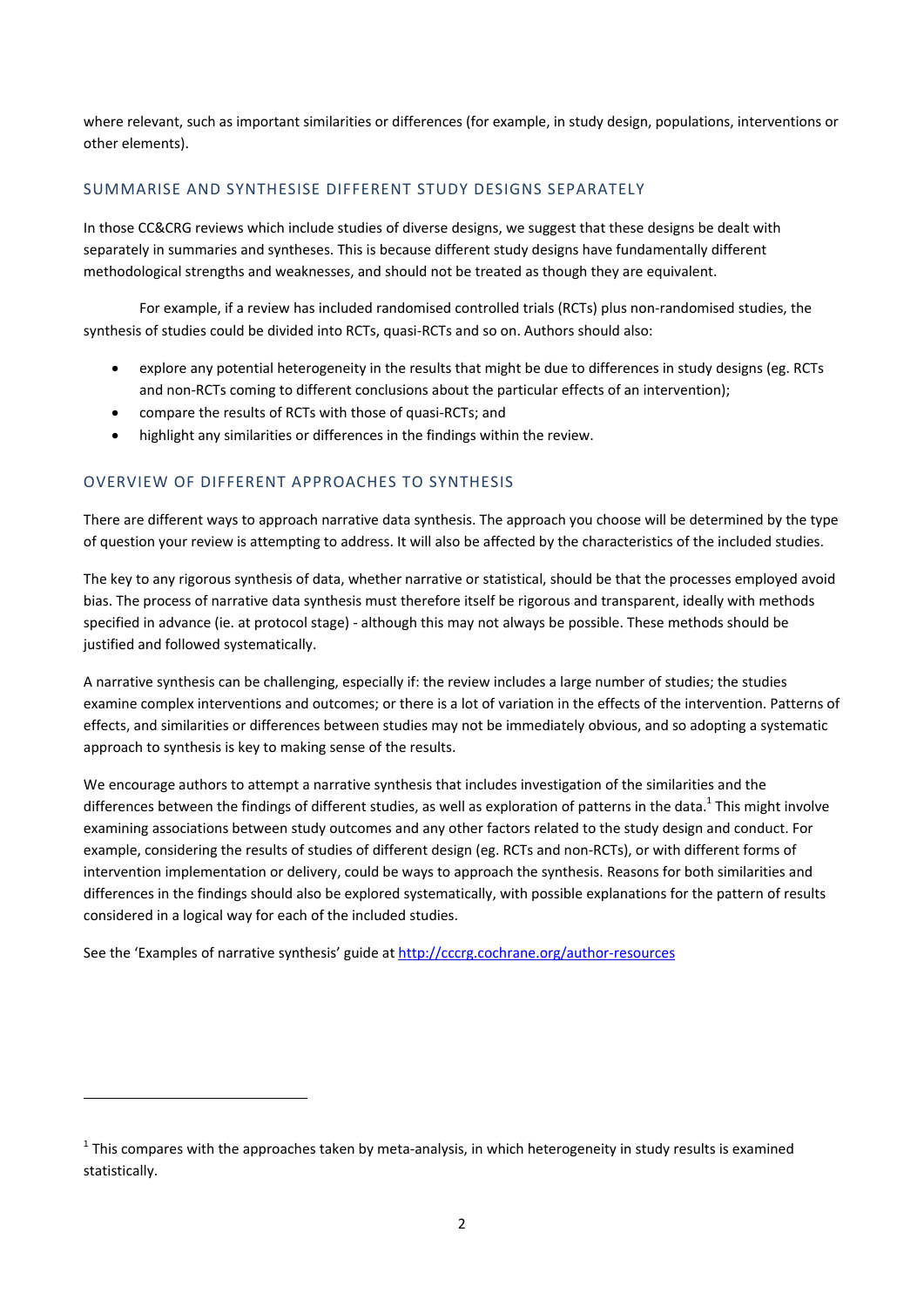## NARRATIVE SYNTHESIS GUIDELINES

Guidelines are available to help review authors to structure narrative syntheses of results in systematic reviews.<sup>2</sup> These outline several steps that can help review authors to systematically analyse and then integrate the results across studies, and so form conclusions based on the assembled body of evidence. Below we highlight the major points adapted from these guidelines, which CC&CRG authors should consider when conducting narrative syntheses. Please refer to the full guidelines for a detailed explanation of the methods.

The guidelines describe four major steps for narrative synthesis in reviews of effectiveness questions, as follows.

# 1. DEVELOPING A THEORY OF HOW THE INTERVENTION WORKS, WHY AND FOR WHOM

- Complex interventions are often developed in a theoretical context that helps to determine why or why not an intervention works. Consider the rationale for the intervention outlined in included studies: this may identify key theories or pathways whereby the intervention has its effects (and where, and in whom it has its effects).
- Consider the pathway whereby the intervention is thought to operate: are there outcomes directly influenced by the intervention? Are there intermediate outcomes that should be considered when systematically reviewing the evidence?

See 'Examples of theoretical models' in CC&CRG reviews at http://cccrg.cochrane.org/author‐resources

# 2. DEVELOPING A PRELIMINARY SYNTHESIS OF THE FINDINGS OF INCLUDED STUDIES

- Consider how to examine systematically the results from included studies. This might mean considering how many studies you are dealing with, what their results are, and how best to describe the results so that both the direction of effects and their size will be identifiable and comparable across included studies.
- This preliminary synthesis is the first step in systematically analysing the results—but it is only a preliminary analysis (not the endpoint).
- Possible examples of ways to approach this step are:

<u> 1989 - Johann Barn, mars ar breithinn ar chuid ann an t-</u>

- o Describe each of the included studies: summarising the same features for each study and in the same order).
- o Group the studies: for example, by intervention (eg by comparisons made, complexity, format, delivery); population groups; study design; setting; or by outcomes (eg type of outcome measure (primary, secondary, adverse events) or outcome measure).
- o Tabulate results in order to identify patterns across the included studies: for example, organising the studies by study design, risk of bias, or results. Additional information may also be helpful to include alongside this, to help to identify pattens, such as information on the participants, interventions or other factors.
- o Transform the data: for example, transforming data expressed in different ways into a common statistical or descriptive format.
- o Using vote counting: as a way of providing an initial description of results. Note however that vote counting is generally seen as an acceptable approach only as an interim step in assessing data.
- o Translating data: using thematic or content analysis to identify areas in common between studies.

See http://cccrg.cochrane.org/author-resources for selected examples of narrative data synthesis in CC&CRG reviews.

<sup>2</sup> A copy of the guidelines (Popay et al (2006) *Guidance on the conduct of narrative synthesis in systematic reviews*) can be obtained from Libby Osborn via email at l.osborn@lancaster.ac.uk.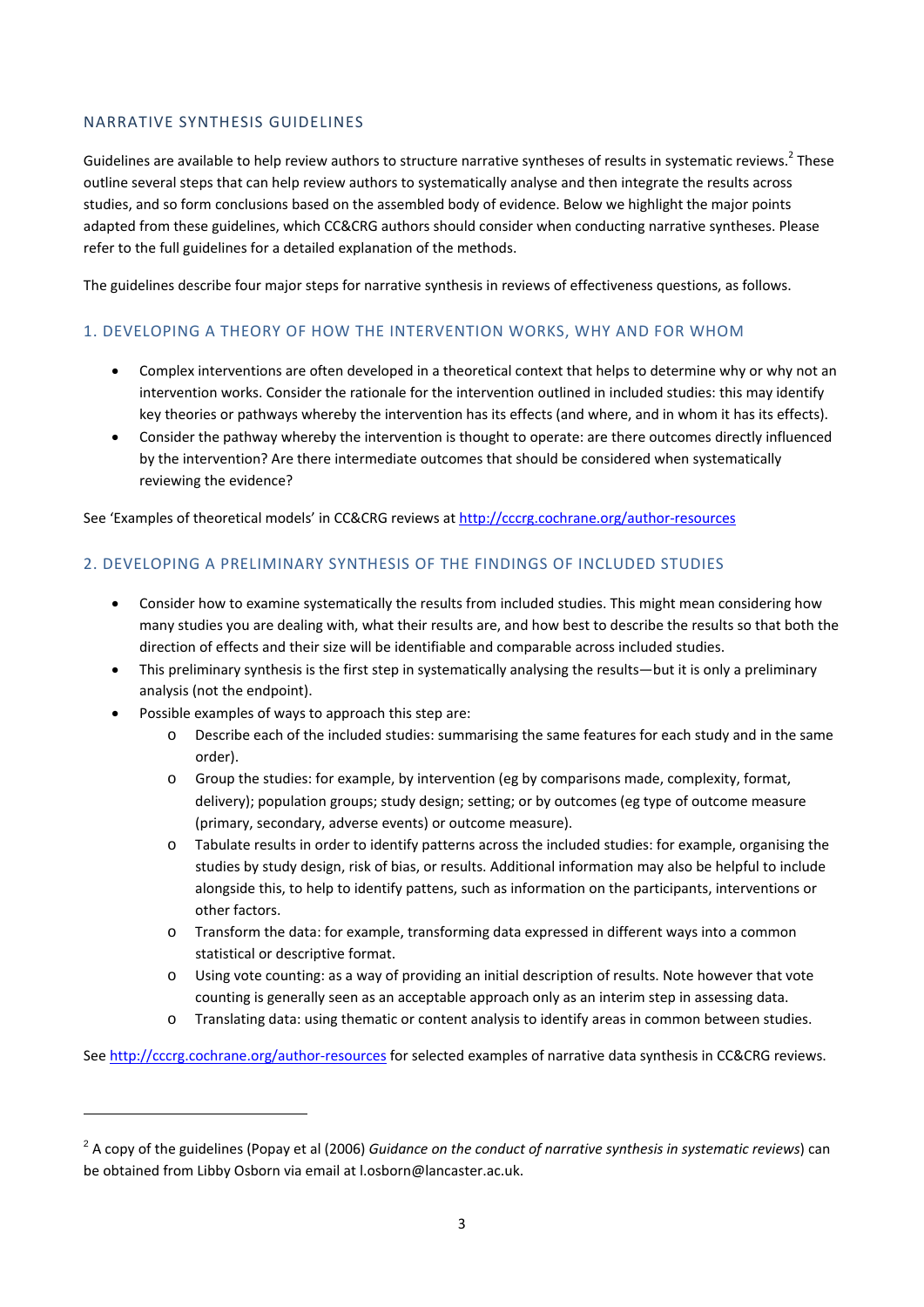## 3. EXPLORING RELATIONSHIPS IN THE DATA WITHIN AND BETWEEN STUDIES

- Consider how to look systematically at the relationships both within and between included studies in order to explore reasons for differences in the direction and size of effects of interventions.
	- o Within studies for example, differential effects of an intervention in different settings or population groups
	- o Between studies for example, RCTs may not detect an effect of an intervention whereas lower quality studies (eg quasi‐RCTs) may; patterns may also exist based on differences in population features (eg adult versus child), intervention characteristics (eg simple versus complex interventions) or other factors.
- Consider whether the following are likely to explain differences between and within studies:
	- o Variability in outcomes;
	- o Variability in study designs;
	- o Variability in populations, interventions, settings;
	- o 'Poor' outcome measures used.

Examining the effects of **heterogeneity** is also important in any synthesis. This means considering how the results of studies might be affected by factors such as methodological differences between studies, or variable characteristics of the populations studied or interventions investigated. In studies of complex interventions, such as many of those examined in CC&CRG reviews, this can form a very important part of the narrative synthesis of results.

**Note** that having a theoretical basis for the intervention and the way that it operates will also help at this stage to help to identify reasons for heterogeneity between and within studies, including identification of relationships to explore in subgroup analyses.

Different approaches can be used to explore the relationships between and within included studies.<sup>3</sup> including:

- Graphs and other plots: visual tools such as forest plots or graphs can be a helpful way to organise and present results. However, review authors should also provide a description and synthesis of the results, in addition to using graphs.
- Subgroup analysis: it can be very useful to explore the impact of potential effect modifiers on the effects of an intervention, to help to answer the bigger questions that a review is trying to address, such as 'What works? For whom? In what setting? What versions or with whom does the intervention work better or best?'
- Developing conceptual models: includes approaches such as ideas webbing, concept mapping and conceptual triangulation.

## 4. ASSESSING THE ROBUSTNESS OF THE SYNTHESIS

The robustness of the synthesis depends on:

<u> 1989 - Johann Barn, mars ar breithinn ar chuid ann an t-</u>

- The amount and quality of the evidence (ie the included studies);
- The methods used to synthesise the evidence (ie how well the methods minimised bias).

Each of these components should be considered systematically as they will help with determining the overall strength of evidence on which conclusions are based.

<sup>&</sup>lt;sup>3</sup> See also Thomas J, Harden A, Newman M. 'Synthesis: Combining results systematically and appropriately.' In Gough D, Oliver S, Thomas J (authors) (2012). *An Introduction to Systematic Reviews.* Sage Publications: London.